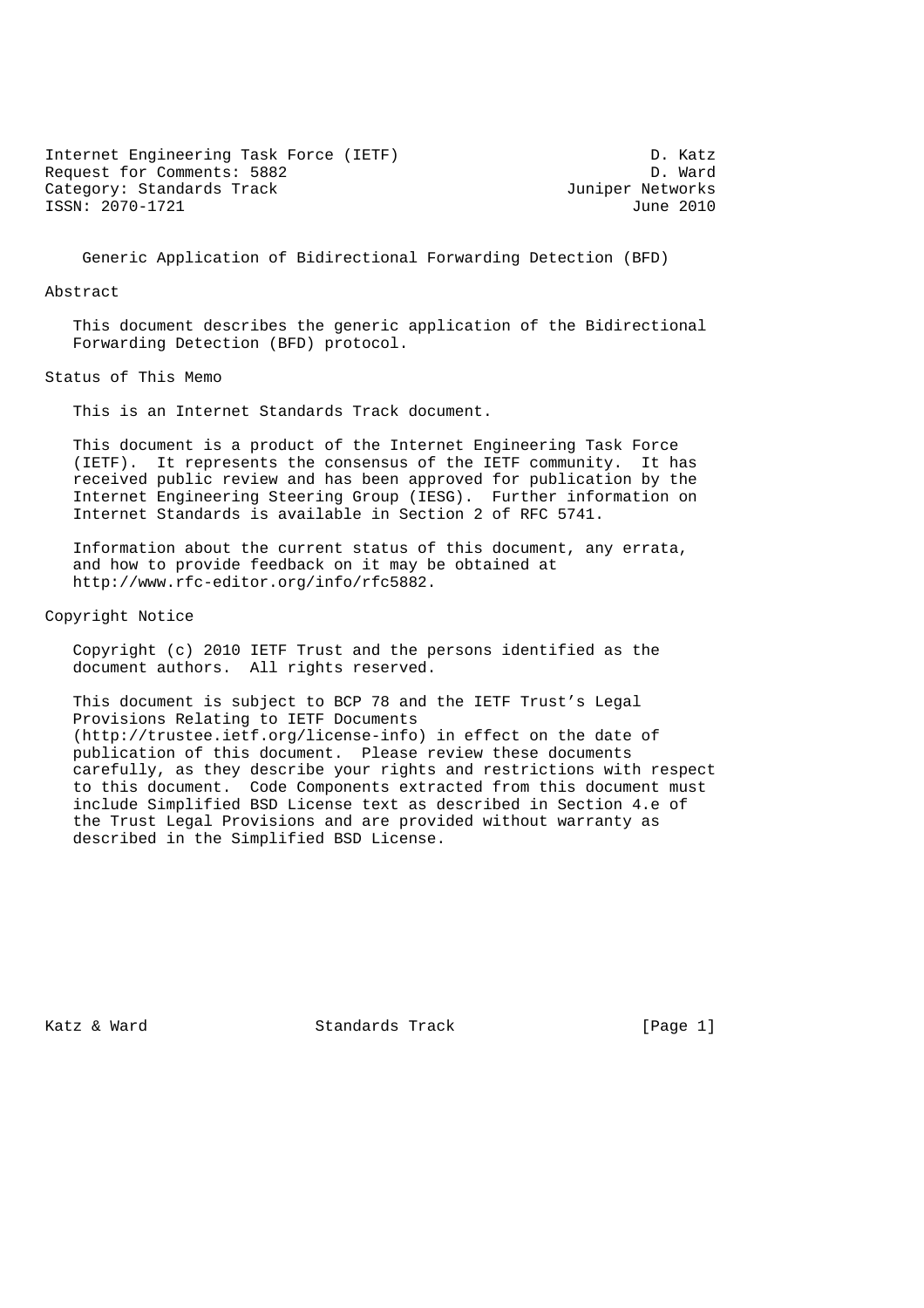# Table of Contents

|  | 1.1. Conventions Used in This Document 3                  |
|--|-----------------------------------------------------------|
|  |                                                           |
|  | 3. Basic Interaction between BFD Sessions and Clients 4   |
|  |                                                           |
|  |                                                           |
|  | 3.3. Hitless Establishment/Reestablishment of BFD State 5 |
|  |                                                           |
|  |                                                           |
|  | 4.2. Reaction to BFD Session State Changes 7              |
|  | 4.2.1. Control Protocols with a Single Data Protocol 7    |
|  | 4.2.2. Control Protocols with Multiple Data Protocols 8   |
|  | 4.3. Interactions with Graceful Restart Mechanisms 8      |
|  | 4.3.1. BFD Fate Independent of the Control Plane  9       |
|  | 4.3.2. BFD Shares Fate with the Control Plane             |
|  | 4.4. Interactions with Multiple Control Protocols 10      |
|  | 5. Interactions with Non-Protocol Functions 10            |
|  | 6. Data Protocols and Demultiplexing 11                   |
|  |                                                           |
|  |                                                           |
|  |                                                           |
|  |                                                           |
|  |                                                           |
|  |                                                           |
|  | 10. Specific Protocol Interactions (Non-Normative) 13     |
|  | 10.1. BFD Interactions with OSPFv2, OSPFv3, and IS-IS 14  |
|  | 10.1.1. Session Establishment 14                          |
|  | $10.1.2$ . Reaction to BFD State Changes 14               |
|  |                                                           |
|  |                                                           |
|  |                                                           |
|  |                                                           |
|  |                                                           |
|  |                                                           |
|  |                                                           |

Katz & Ward **Standards Track** [Page 2]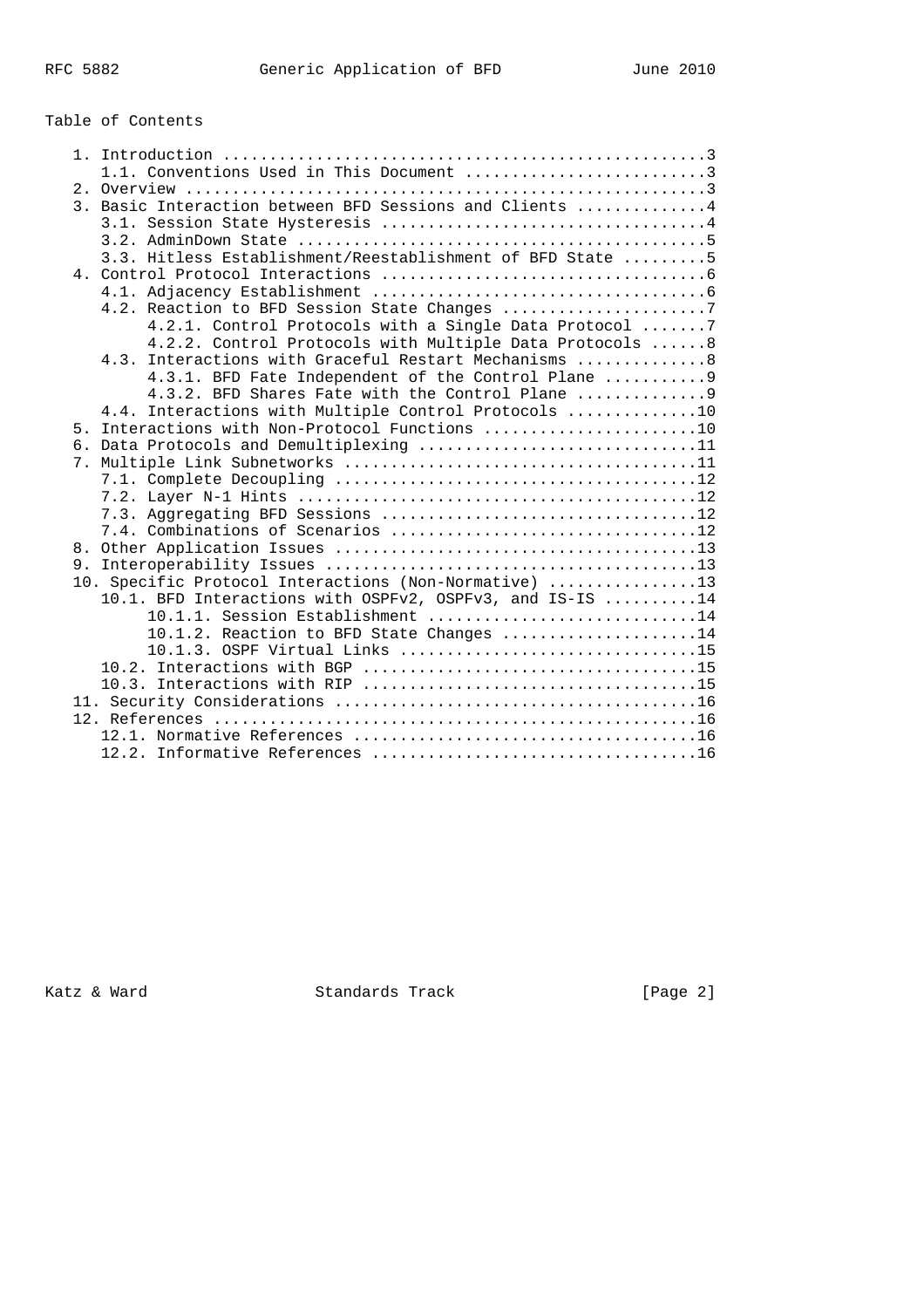## 1. Introduction

 The Bidirectional Forwarding Detection [BFD] protocol provides a liveness detection mechanism that can be utilized by other network components for which their integral liveness mechanisms are either too slow, inappropriate, or nonexistent. Other documents have detailed the use of BFD with specific encapsulations ([BFD-1HOP] [BFD-MULTI] [BFD-MPLS]). As the utility of BFD has become understood, there have been calls to specify BFD interactions with a growing list of network functions. Rather than producing a long series of short documents on the application of BFD, it seemed worthwhile to describe the interactions between BFD and other network functions ("BFD clients") in a broad way.

 This document describes the generic application of BFD. Specific protocol applications are provided for illustrative purposes.

### 1.1. Conventions Used in This Document

 The key words "MUST", "MUST NOT", "REQUIRED", "SHALL", "SHALL NOT", "SHOULD", "SHOULD NOT", "RECOMMENDED", "MAY", and "OPTIONAL" in this document are to be interpreted as described in RFC 2119 [KEYWORDS].

2. Overview

 The Bidirectional Forwarding Detection (BFD) specification defines a protocol with simple and specific semantics. Its sole purpose is to verify connectivity between a pair of systems, for a particular data protocol across a path (which may be of any technology, length, or OSI layer). The promptness of the detection of a path failure can be controlled by trading off protocol overhead and system load with detection times.

 BFD is \*not\* intended to directly provide control protocol liveness information; those protocols have their own means and vagaries. Rather, control protocols can use the services provided by BFD to inform their operation. BFD can be viewed as a service provided by the layer in which it is running.

 The service interface with BFD is straightforward. The application supplies session parameters (neighbor address, time parameters, protocol options), and BFD provides the session state, of which the most interesting transitions are to and from the Up state. The application is expected to bootstrap the BFD session, as BFD has no discovery mechanism.

Katz & Ward Standards Track [Page 3]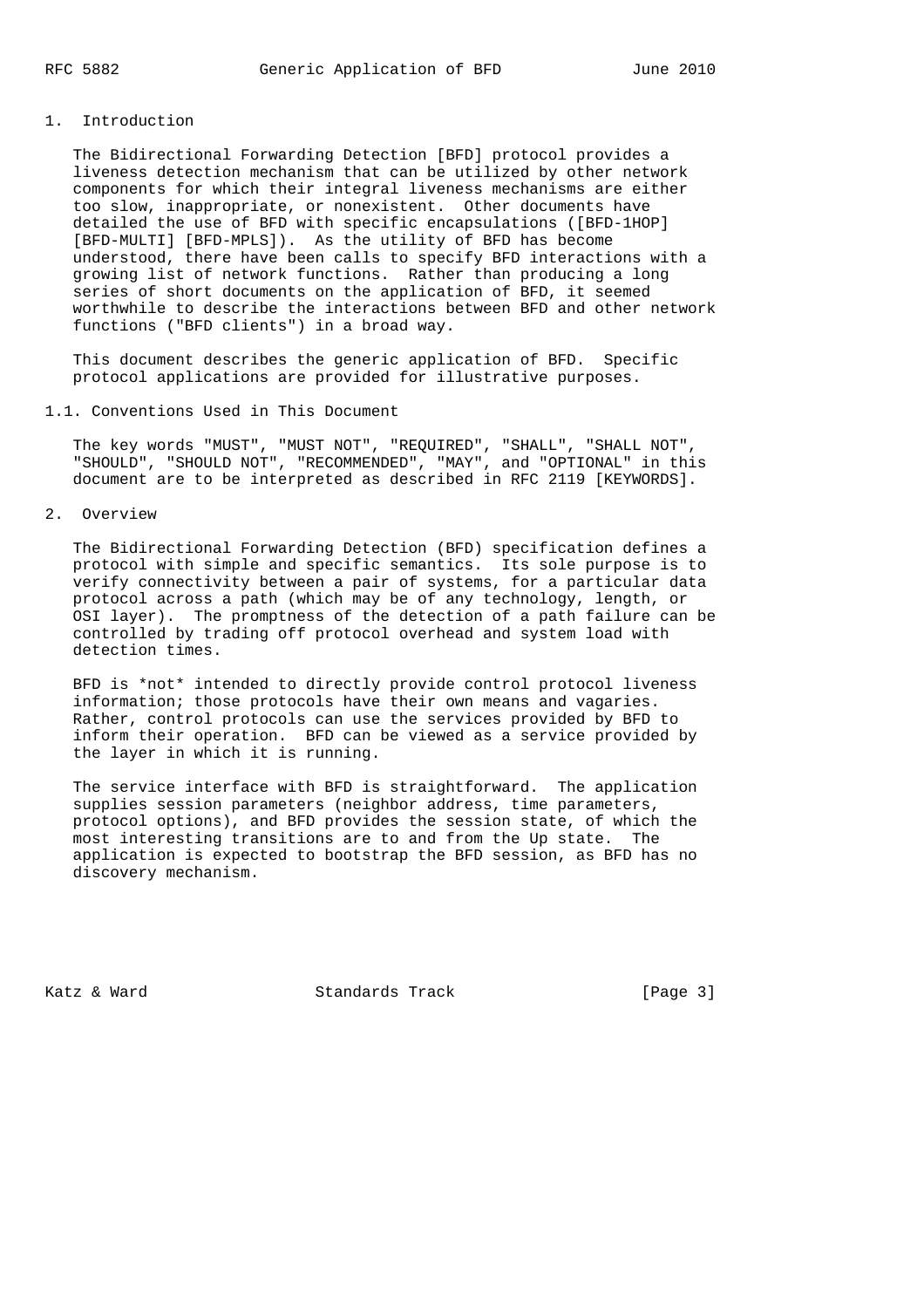An implementation SHOULD establish only a single BFD session per data protocol path, regardless of the number of applications that wish to utilize it. There is no additional value in having multiple BFD sessions to the same endpoints. If multiple applications request different session parameters, it is a local issue as to how to resolve the parameter conflicts. BFD in turn will notify all applications bound to a session when a session state change occurs.

 BFD should be viewed as having an advisory role to the protocol or protocols or other network functions with which it is interacting, which will then use their own mechanisms to effect any state transitions. The interaction is very much at arm's length, which keeps things simple and decoupled. In particular, BFD explicitly does not carry application-specific information, partly for architectural reasons and partly because BFD may have curious and unpredictable latency characteristics and as such makes a poor transport mechanism.

 It is important to remember that the interaction between BFD and its client applications has essentially no interoperability issues, because BFD is acting in an advisory nature (similar to hardware signaling the loss of light on a fiber optic circuit, for example) and existing mechanisms in the client applications are used in reaction to BFD events. In fact, BFD may interact with only one of a pair of systems for a particular client application without any ill effect.

3. Basic Interaction between BFD Sessions and Clients

 The interaction between a BFD session and its associated client applications is, for the most part, an implementation issue that is outside the scope of this specification. However, it is useful to describe some mechanisms that implementors may use in order to promote full-featured implementations. One way of modeling this interaction is to create an adaptation layer between the BFD state machine and the client applications. The adaptation layer is cognizant of both the internals of the BFD implementation and the requirements of the clients.

3.1. Session State Hysteresis

 A BFD session can be tightly coupled to its client applications; for example, any transition out of the Up state could cause signaling to the clients to take failure action. However, in some cases, this may not always be the best course of action.

Katz & Ward **Standards Track** [Page 4]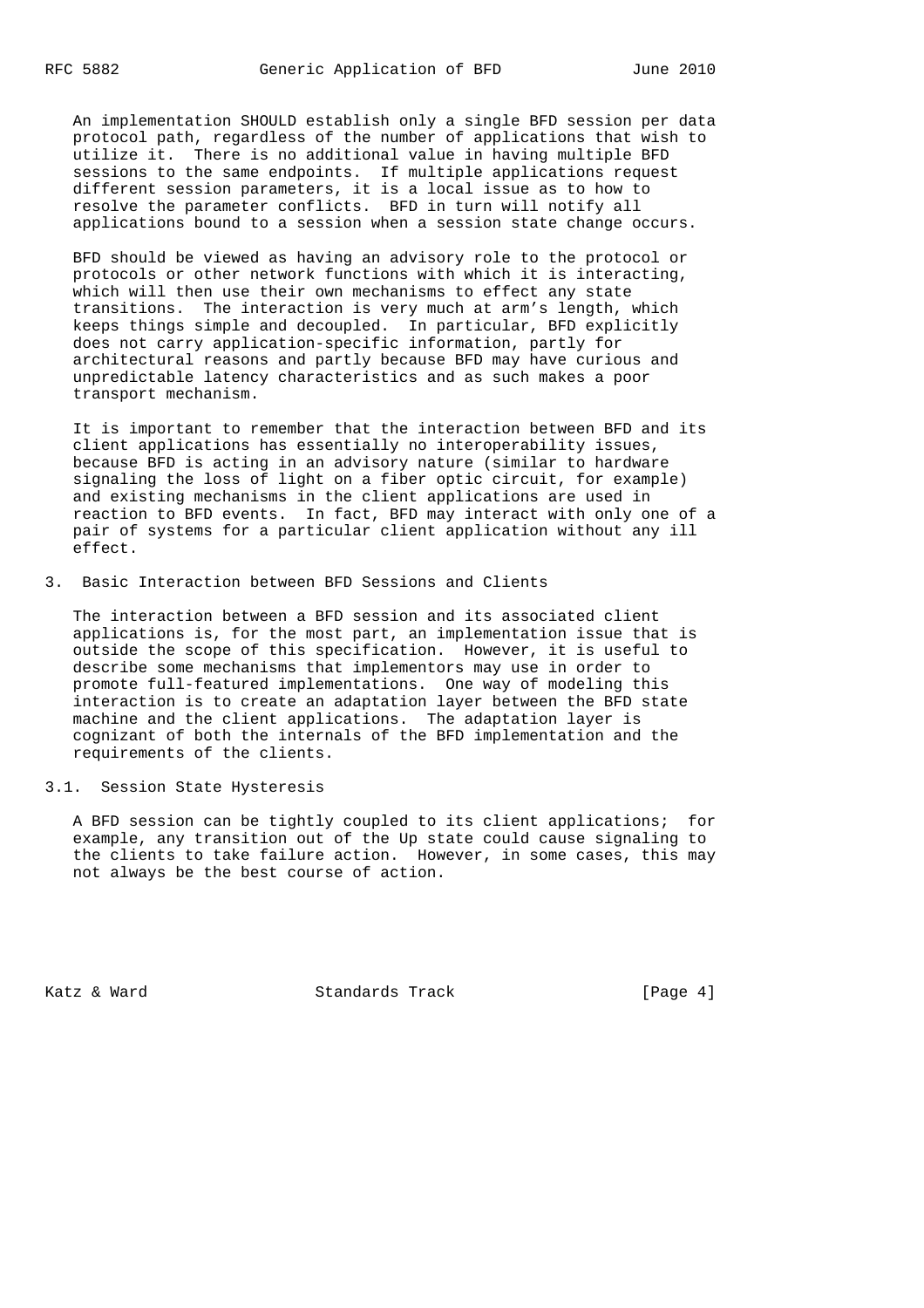Implementors may choose to hide rapid Up/Down/Up transitions of the BFD session from its clients. This is useful in order to support process restarts without necessitating complex protocol mechanisms, for example.

 As such, a system MAY choose not to notify clients if a BFD session transitions from Up to Down state, and returns to Up state, if it does so within a reasonable period of time (the length of which is outside the scope of this specification). If the BFD session does not return to Up state within that time frame, the clients SHOULD be notified that a session failure has occurred.

#### 3.2. AdminDown State

 The AdminDown mechanism in BFD is intended to signal that the BFD session is being taken down for administrative purposes, and the session state is not indicative of the liveness of the data path.

 Therefore, a system SHOULD NOT indicate a connectivity failure to a client if either the local session state or the remote session state (if known) transitions to AdminDown, so long as that client has independent means of liveness detection (typically, control protocols).

 If a client does not have any independent means of liveness detection, a system SHOULD indicate a connectivity failure to a client, and assume the semantics of Down state, if either the local or remote session state transitions to AdminDown. Otherwise, the client will not be able to determine whether the path is viable, and unfortunate results may occur.

#### 3.3. Hitless Establishment/Reestablishment of BFD State

 It is useful to be able to configure a BFD session between a pair of systems without impacting the state of any clients that will be associated with that session. Similarly, it is useful for BFD state to be reestablished without perturbing associated clients when all BFD state is lost (such as in process restart situations). This interacts with the clients' ability to establish their state independent of BFD.

 The BFD state machine transitions that occur in the process of bringing up a BFD session in such situations SHOULD NOT cause a connectivity failure notification to the clients.

Katz & Ward **Standards Track** [Page 5]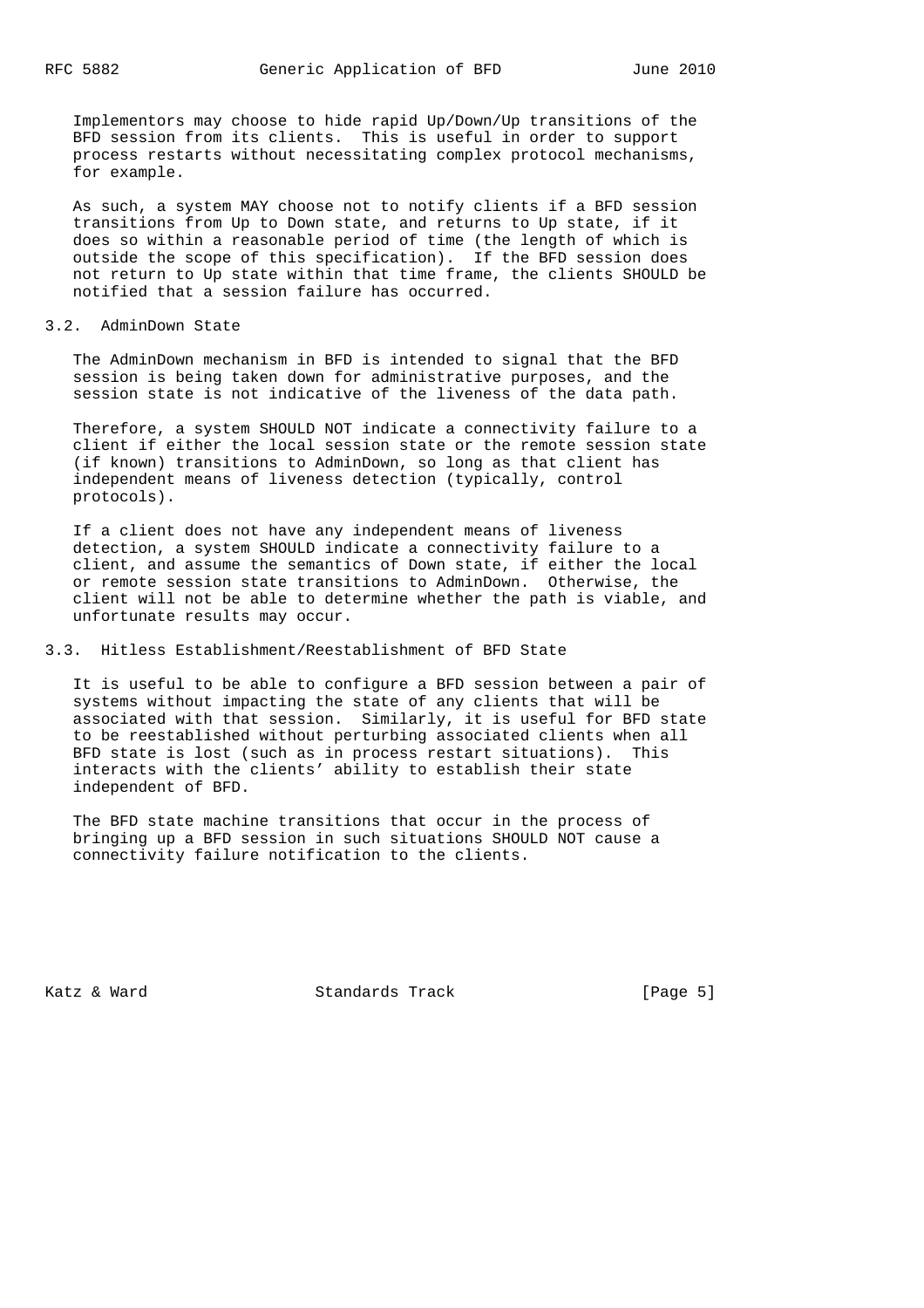A client that is capable of establishing its state prior to the configuration or restarting of a BFD session MAY do so if appropriate. The means to do so is outside of the scope of this specification.

4. Control Protocol Interactions

 Very common client applications of BFD are control protocols, such as routing protocols. The object, when BFD interacts with a control protocol, is to advise the control protocol of the connectivity of the data protocol. In the case of routing protocols, for example, this allows the connectivity failure to trigger the rerouting of traffic around the failed path more quickly than the native detection mechanisms.

### 4.1. Adjacency Establishment

 If the session state on either the local or remote system (if known) is AdminDown, BFD has been administratively disabled, and the establishment of a control protocol adjacency MUST be allowed.

 BFD sessions are typically bootstrapped by the control protocol, using the mechanism (discovery, configuration) used by the control protocol to find neighbors. Note that it is possible in some failure scenarios for the network to be in a state such that the control protocol is capable of coming up, but the BFD session cannot be established, and, more particularly, data cannot be forwarded. To avoid this situation, it would be beneficial not to allow the control protocol to establish a neighbor adjacency. However, this would preclude the operation of the control protocol in an environment in which not all systems support BFD.

 Therefore, the establishment of control protocol adjacencies SHOULD be blocked if both systems are willing to establish a BFD session but a BFD session cannot be established. One method for determining that both systems are willing to establish a BFD session is if the control protocol carries explicit signaling of this fact. If there is no explicit signaling, the willingness to establish a BFD session may be determined by means outside the scope of this specification.

 If it is believed that the neighboring system does not support BFD, the establishment of a control protocol adjacency SHOULD NOT be blocked.

 The setting of BFD's various timing parameters and modes are not subject to standardization. Note that all protocols sharing a session will operate using the same parameters. The mechanism for choosing the parameters among those desired by the various protocols

Katz & Ward **Standards Track** [Page 6]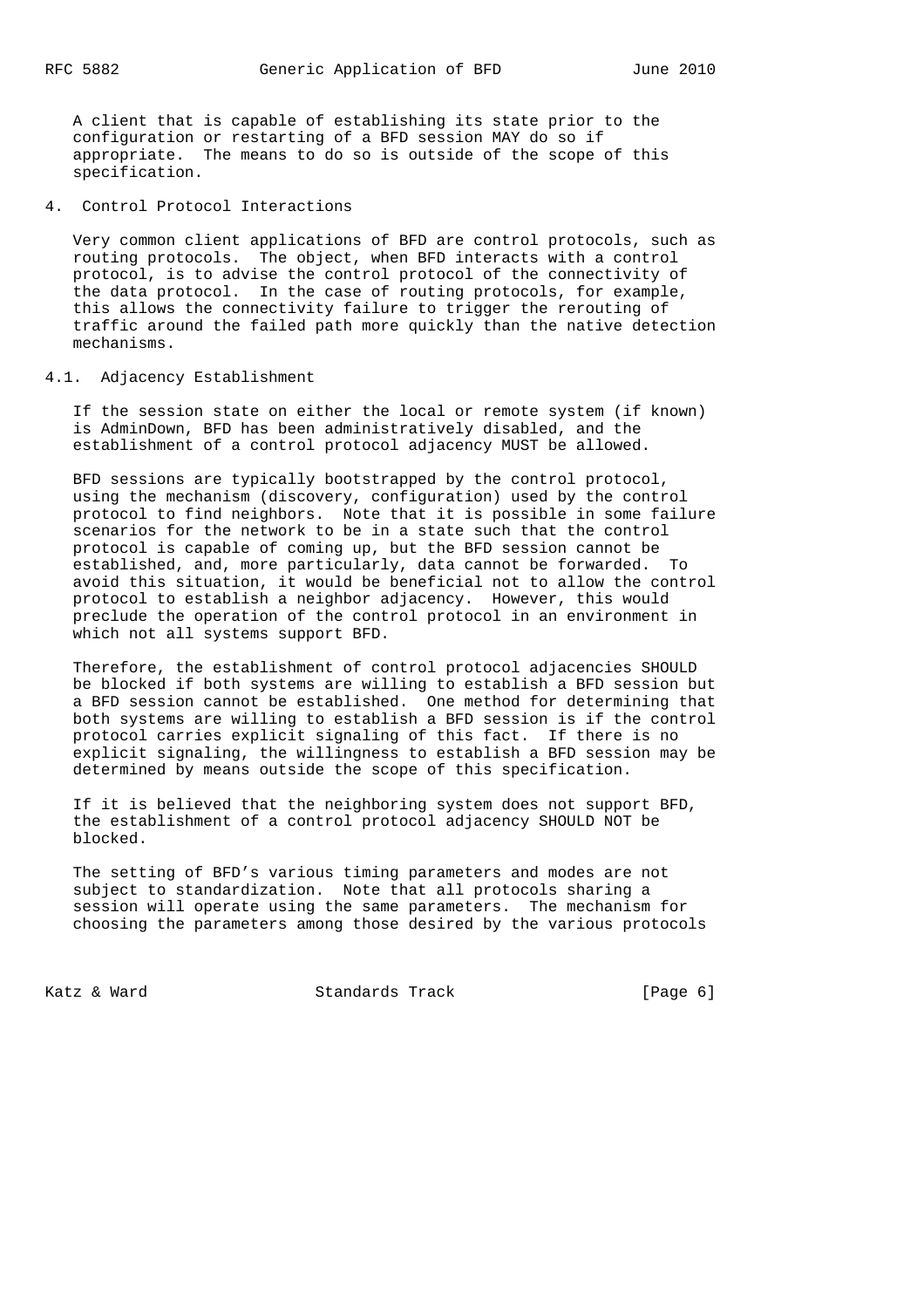is outside the scope of this specification. It is generally useful to choose the parameters resulting in the shortest Detection Time; a particular client application can always apply hysteresis to the notifications from BFD if it desires longer Detection Times.

 Note that many control protocols assume full connectivity between all systems on multiaccess media such as LANs. If BFD is running on only a subset of systems on such a network, and adjacency establishment is blocked by the absence of a BFD session, the assumptions of the control protocol may be violated, with unpredictable results.

#### 4.2. Reaction to BFD Session State Changes

 If a BFD session transitions from Up state to AdminDown, or the session transitions from Up to Down because the remote system is indicating that the session is in state AdminDown, clients SHOULD NOT take any control protocol action.

 For other transitions from Up to Down state, the mechanism by which the control protocol reacts to a path failure signaled by BFD depends on the capabilities of the protocol, as specified in the following subsections.

# 4.2.1. Control Protocols with a Single Data Protocol

 A control protocol that is tightly bound to a single failing data protocol SHOULD take action to ensure that data traffic is no longer directed to the failing path. Note that this should not be interpreted as BFD replacing the control protocol liveness mechanism, if any, as the control protocol may rely on mechanisms not verified by BFD (multicast, for instance) so BFD most likely cannot detect all failures that would impact the control protocol. However, a control protocol MAY choose to use BFD session state information to more rapidly detect an impending control protocol failure, particularly if the control protocol operates in-band (over the data protocol).

 Therefore, when a BFD session transitions from Up to Down, action SHOULD be taken in the control protocol to signal the lack of connectivity for the path over which BFD is running. If the control protocol has an explicit mechanism for announcing path state, a system SHOULD use that mechanism rather than impacting the connectivity of the control protocol, particularly if the control protocol operates out-of-band from the failed data protocol. However, if such a mechanism is not available, a control protocol timeout SHOULD be emulated for the associated neighbor.

Katz & Ward **Standards Track** [Page 7]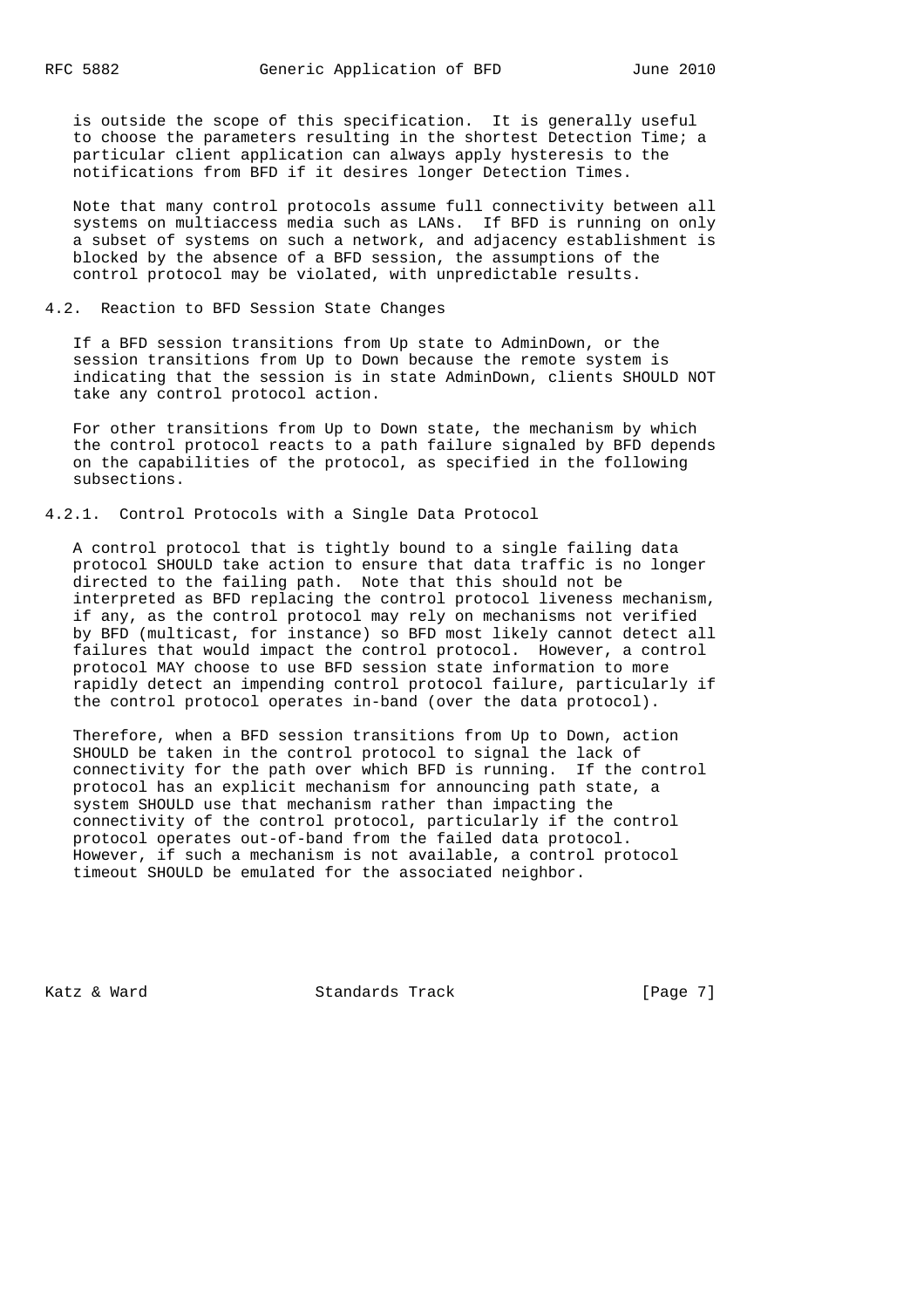### 4.2.2. Control Protocols with Multiple Data Protocols

 Slightly different mechanisms are used if the control protocol supports the routing of multiple data protocols, depending on whether the control protocol supports separate topologies for each data protocol.

# 4.2.2.1. Shared Topologies

 With a shared topology, if one of the data protocols fails (as signaled by the associated BFD session), it is necessary to consider the path to have failed for all data protocols. Otherwise, there is no way for the control protocol to turn away traffic for the failed data protocol (and such traffic would be black-holed indefinitely).

 Therefore, when a BFD session transitions from Up to Down, action SHOULD be taken in the control protocol to signal the lack of connectivity for the path in the topology corresponding to the BFD session. If this cannot be signaled otherwise, a control protocol timeout SHOULD be emulated for the associated neighbor.

### 4.2.2.2. Independent Topologies

 With individual routing topologies for each data protocol, only the failed data protocol needs to be rerouted around the failed path.

 Therefore, when a BFD session transitions from Up to Down, action SHOULD be taken in the control protocol to signal the lack of connectivity for the path in the topology over which BFD is running. Generally, this can be done without impacting the connectivity of other topologies (since otherwise it is very difficult to support separate topologies for multiple data protocols).

### 4.3. Interactions with Graceful Restart Mechanisms

 A number of control protocols support Graceful Restart mechanisms, including IS-IS [ISIS-GRACE], OSPF [OSPF-GRACE], and BGP [BGP-GRACE]. These mechanisms are designed to allow a control protocol to restart without perturbing network connectivity state (lest it appear that the system and/or all of its links had failed). They are predicated on the existence of a separate forwarding plane that does not necessarily share fate with the control plane in which the routing protocols operate. In particular, the assumption is that the forwarding plane can continue to function while the protocols restart and sort things out.

 BFD implementations announce via the Control Plane Independent "C" bit whether or not BFD shares fate with the control plane. This

Katz & Ward **Standards Track** [Page 8]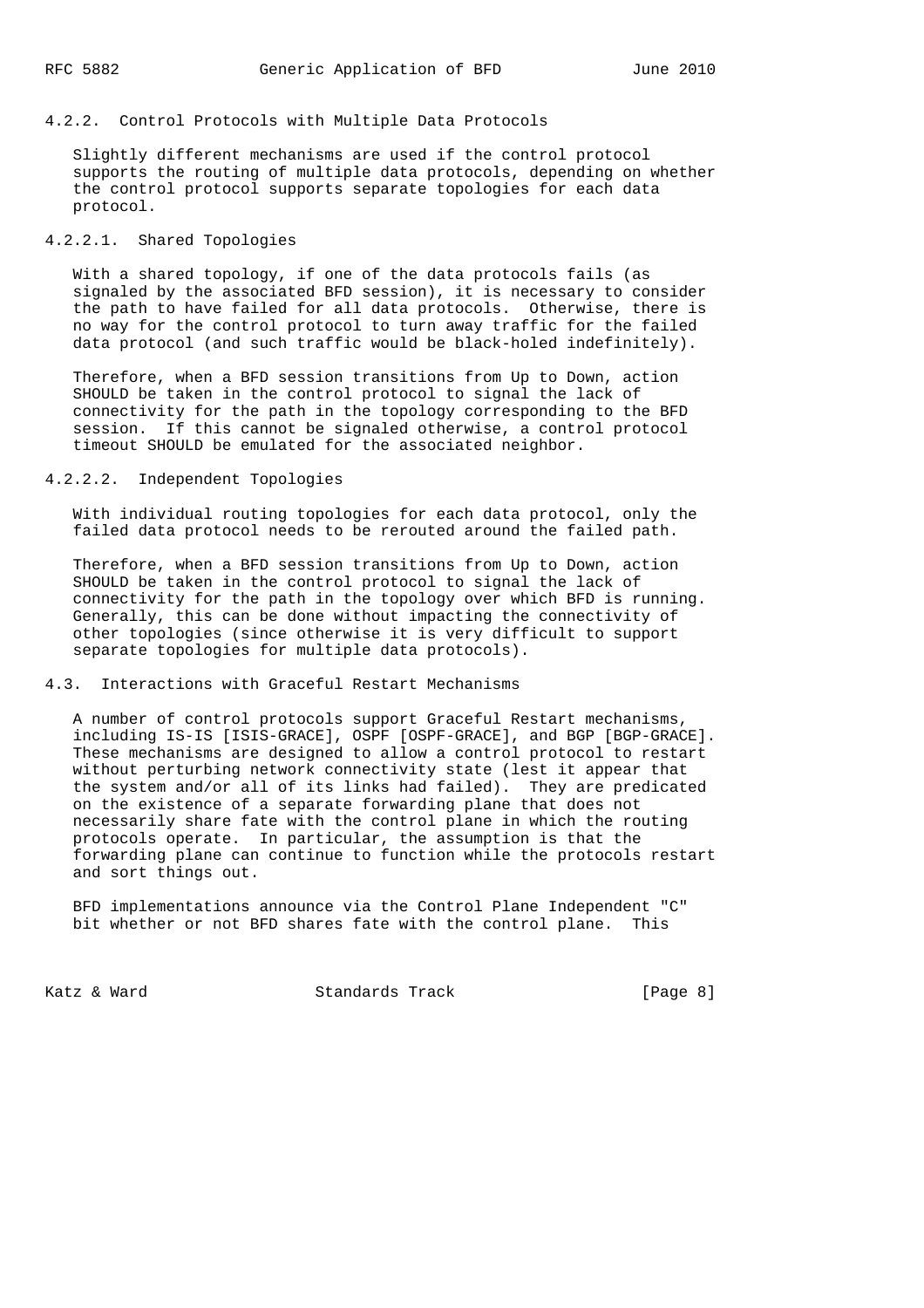information is used to determine the actions to be taken in conjunction with Graceful Restart. If BFD does not share its fate with the control plane on either system, it can be used to determine whether Graceful Restart in a control protocol is NOT viable (the forwarding plane is not operating).

 If the control protocol has a Graceful Restart mechanism, BFD may be used in conjunction with this mechanism. The interaction between BFD and the control protocol depends on the capabilities of the control protocol and whether or not BFD shares fate with the control plane. In particular, it may be desirable for a BFD session failure to abort the Graceful Restart process and allow the failure to be visible to the network.

### 4.3.1. BFD Fate Independent of the Control Plane

 If BFD is implemented in the forwarding plane and does not share fate with the control plane on either system (the "C" bit is set in the BFD Control packets in both directions), control protocol restarts should not affect the BFD session. In this case, a BFD session failure implies that data can no longer be forwarded, so any Graceful Restart in progress at the time of the BFD session failure SHOULD be aborted in order to avoid black holes, and a topology change SHOULD be signaled in the control protocol.

### 4.3.2. BFD Shares Fate with the Control Plane

 If BFD shares fate with the control plane on either system (the "C" bit is clear in either direction), a BFD session failure cannot be disentangled from other events taking place in the control plane. In many cases, the BFD session will fail as a side effect of the restart taking place. As such, it would be best to avoid aborting any Graceful Restart taking place, if possible (since otherwise BFD and Graceful Restart cannot coexist).

 There is some risk in doing so, since a simultaneous failure or restart of the forwarding plane will not be detected, but this is always an issue when BFD shares fate with the control plane.

4.3.2.1. Control Protocols with Planned Restart Signaling

 Some control protocols can signal a planned restart prior to the restart taking place. In this case, if a BFD session failure occurs during the restart, such a planned restart SHOULD NOT be aborted and the session failure SHOULD NOT result in a topology change being signaled in the control protocol.

Katz & Ward **Standards Track** [Page 9]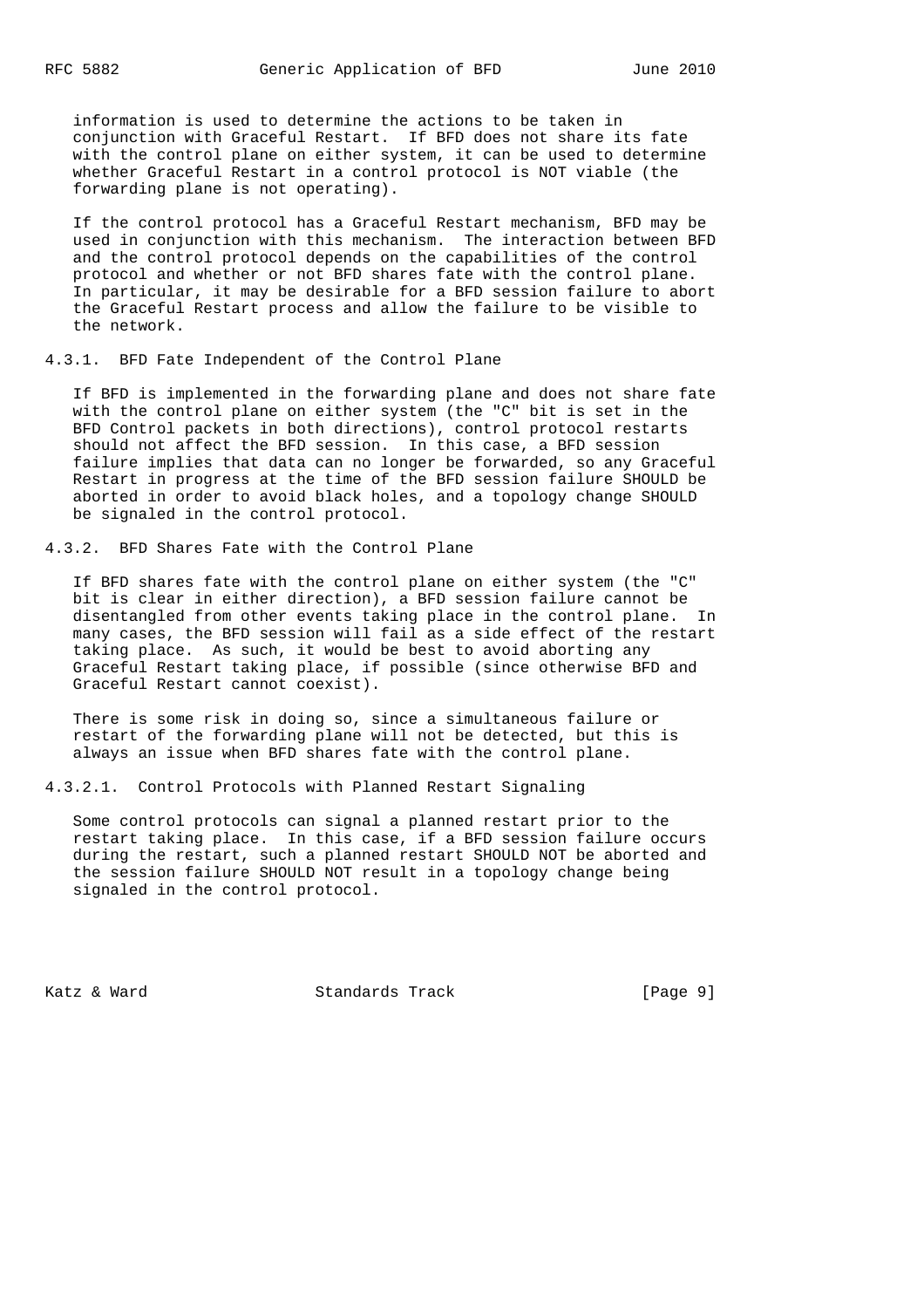## 4.3.2.2. Control Protocols without Planned Restart Signaling

 Control protocols that cannot signal a planned restart depend on the recently restarted system to signal the Graceful Restart prior to the control protocol adjacency timeout. In most cases, whether the restart is planned or unplanned, it is likely that the BFD session will time out prior to the onset of Graceful Restart, in which case a topology change SHOULD be signaled in the control protocol as specified in Section 3.2.

 However, if the restart is in fact planned, an implementation MAY adjust the BFD session timing parameters prior to restarting in such a way that the Detection Time in each direction is longer than the restart period of the control protocol, providing the restarting system the same opportunity to enter Graceful Restart as it would have without BFD. The restarting system SHOULD NOT send any BFD Control packets until there is a high likelihood that its neighbors know a Graceful Restart is taking place, as the first BFD Control packet will cause the BFD session to fail.

4.4. Interactions with Multiple Control Protocols

 If multiple control protocols wish to establish BFD sessions with the same remote system for the same data protocol, all MUST share a single BFD session.

 If hierarchical or dependent layers of control protocols are in use (say, OSPF and Internal BGP (IBGP)), it may not be useful for more than one of them to interact with BFD. In this example, because IBGP is dependent on OSPF for its routing information, the faster failure detection relayed to IBGP may actually be detrimental. The cost of a peer state transition is high in BGP, and OSPF will naturally heal the path through the network if it were to receive the failure detection.

 In general, it is best for the protocol at the lowest point in the hierarchy to interact with BFD, and then to use existing interactions between the control protocols to effect changes as necessary. This will provide the fastest possible failure detection and recovery in a network.

# 5. Interactions with Non-Protocol Functions

 BFD session status may be used to affect other system functions that are not protocol based (for example, static routes). If the path to a remote system fails, it may be desirable to avoid passing traffic

Katz & Ward **Standards Track** [Page 10]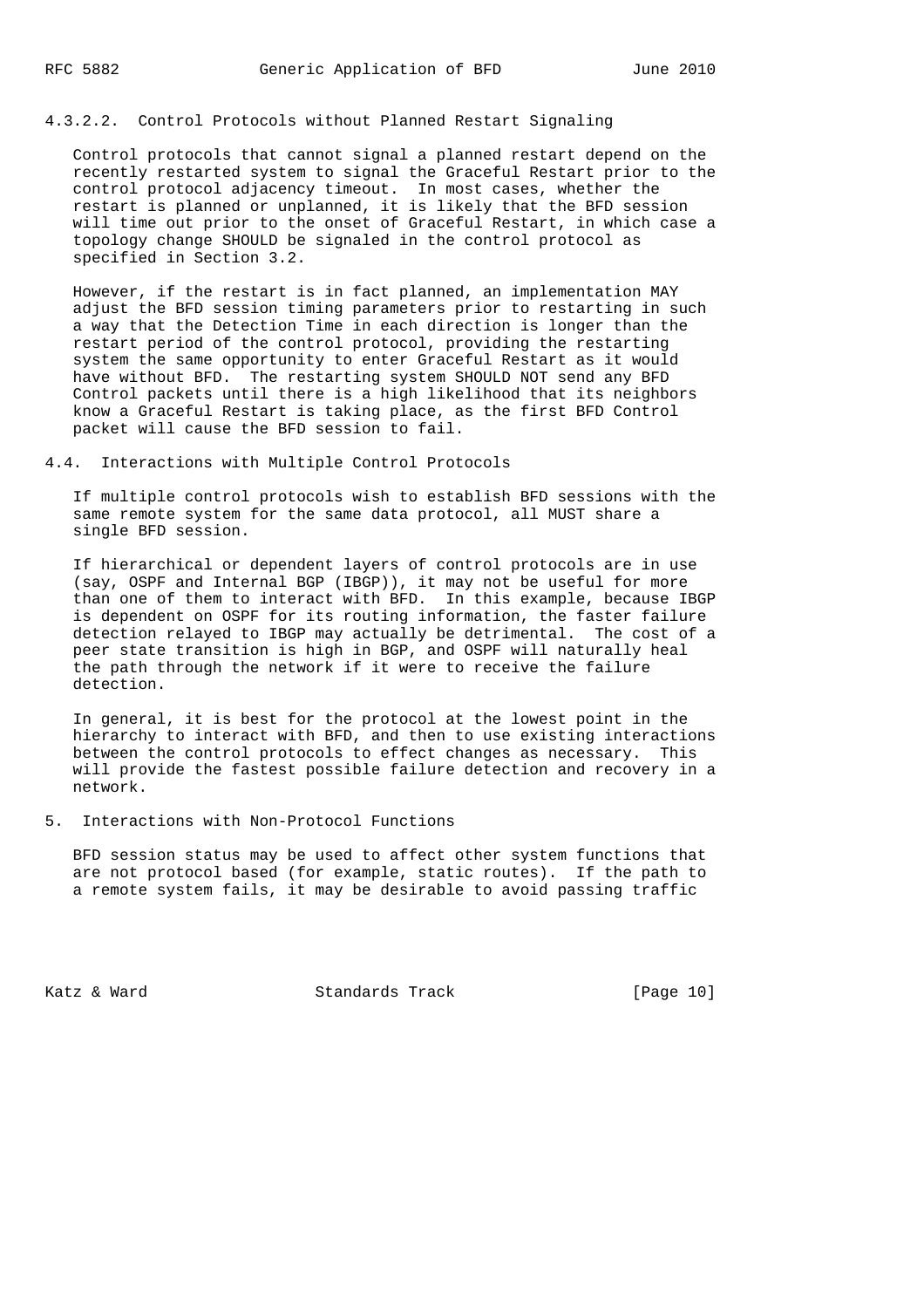to that remote system, so the local system may wish to take internal measures to accomplish this (such as withdrawing a static route and withdrawing that route from routing protocols).

 If it is known, or presumed, that the remote system is BFD capable and the BFD session is not in Up state, appropriate action SHOULD be taken (such as withdrawing a static route).

 If it is known, or presumed, that the remote system does not support BFD, action such as withdrawing a static route SHOULD NOT be taken.

 Bootstrapping of the BFD session in the non-protocol case is likely to be derived from configuration information.

 There is no need to exchange endpoints or discriminator values via any mechanism other than configuration (via Operational Support Systems or any other means) as the endpoints must be known and configured by the same means.

# 6. Data Protocols and Demultiplexing

 BFD is intended to protect a single "data protocol" and is encapsulated within that protocol. A pair of systems may have multiple BFD sessions over the same topology if they support (and are encapsulated by) different protocols. For example, if two systems have IPv4 and IPv6 running across the same link between them, these are considered two separate paths and require two separate BFD sessions.

 This same technique is used for more fine-grained paths. For example, if multiple differentiated services [DIFFSERV] are being operated over IPv4, an independent BFD session may be run for each service level. The BFD Control packets must be marked in the same way as the data packets, partly to ensure as much fate sharing as possible between BFD and data traffic, and also to demultiplex the initial packet if the discriminator values have not been exchanged.

### 7. Multiple Link Subnetworks

 A number of technologies exist for aggregating multiple parallel links at layer N-1 and treating them as a single link at layer N. BFD may be used in a number of ways to protect the path at layer N. The exact mechanism used is outside the scope of this specification. However, this section provides examples of some possible deployment scenarios. Other scenarios are possible and are not precluded.

Katz & Ward Standards Track [Page 11]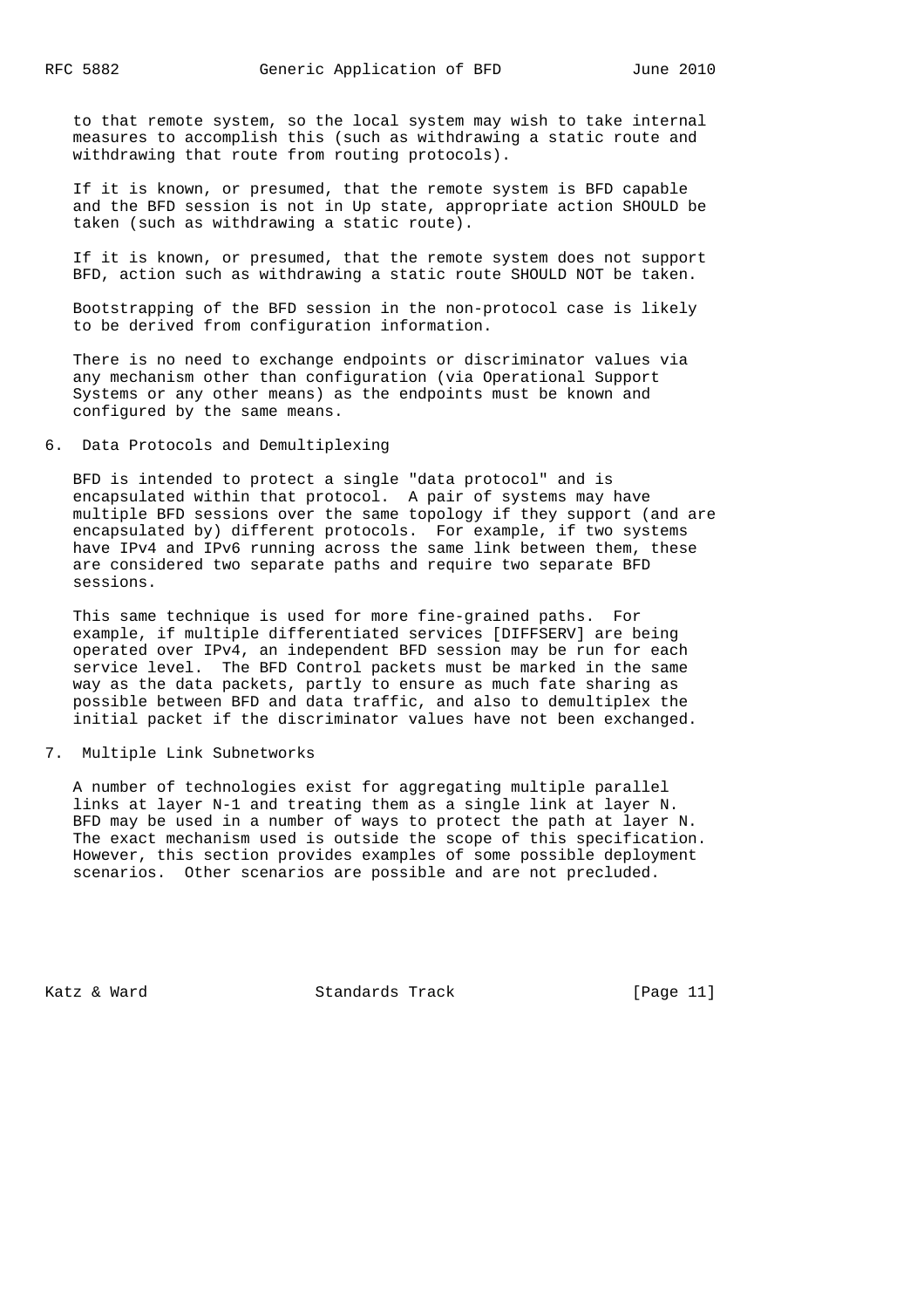### 7.1. Complete Decoupling

 The simplest approach is to simply run BFD over the layer N path, with no interaction with the layer N-1 mechanisms. Doing so assumes that the layer N-1 mechanism will deal with connectivity issues in individual layer N-1 links. BFD will declare a failure in the layer N path only when the session times out.

 This approach will work whether or not the layer N-1 neighbor is the same as the layer N neighbor.

### 7.2. Layer N-1 Hints

 A slightly more intelligent approach than complete decoupling is to have the layer N-1 mechanism inform the layer N BFD when the aggregated link is no longer viable. In this case, the BFD session will detect the failure more rapidly, as it need not wait for the session to time out. This is analogous to triggering a session failure based on the hardware-detected failure of a single link.

 This approach will also work whether or not the layer N-1 neighbor is the same as the layer N neighbor.

### 7.3. Aggregating BFD Sessions

 Another approach would be to use BFD on each layer N-1 link and to aggregate the state of the multiple sessions into a single indication to the layer N clients. This approach has the advantage that it is independent of the layer N-1 technology. However, this approach only works if the layer N neighbor is the same as the layer N-1 neighbor (a single hop at layer N-1).

### 7.4. Combinations of Scenarios

 Combinations of more than one of the scenarios listed above (or others) may be useful in some cases. For example, if the layer N neighbor is not directly connected at layer N-1, a system might run a BFD session across each layer N-1 link to the immediate layer N-1 neighbor and then run another BFD session to the layer N neighbor. The aggregate state of the layer N-1 BFD sessions could be used to trigger a layer N BFD session failure.

Katz & Ward **Standards Track** [Page 12]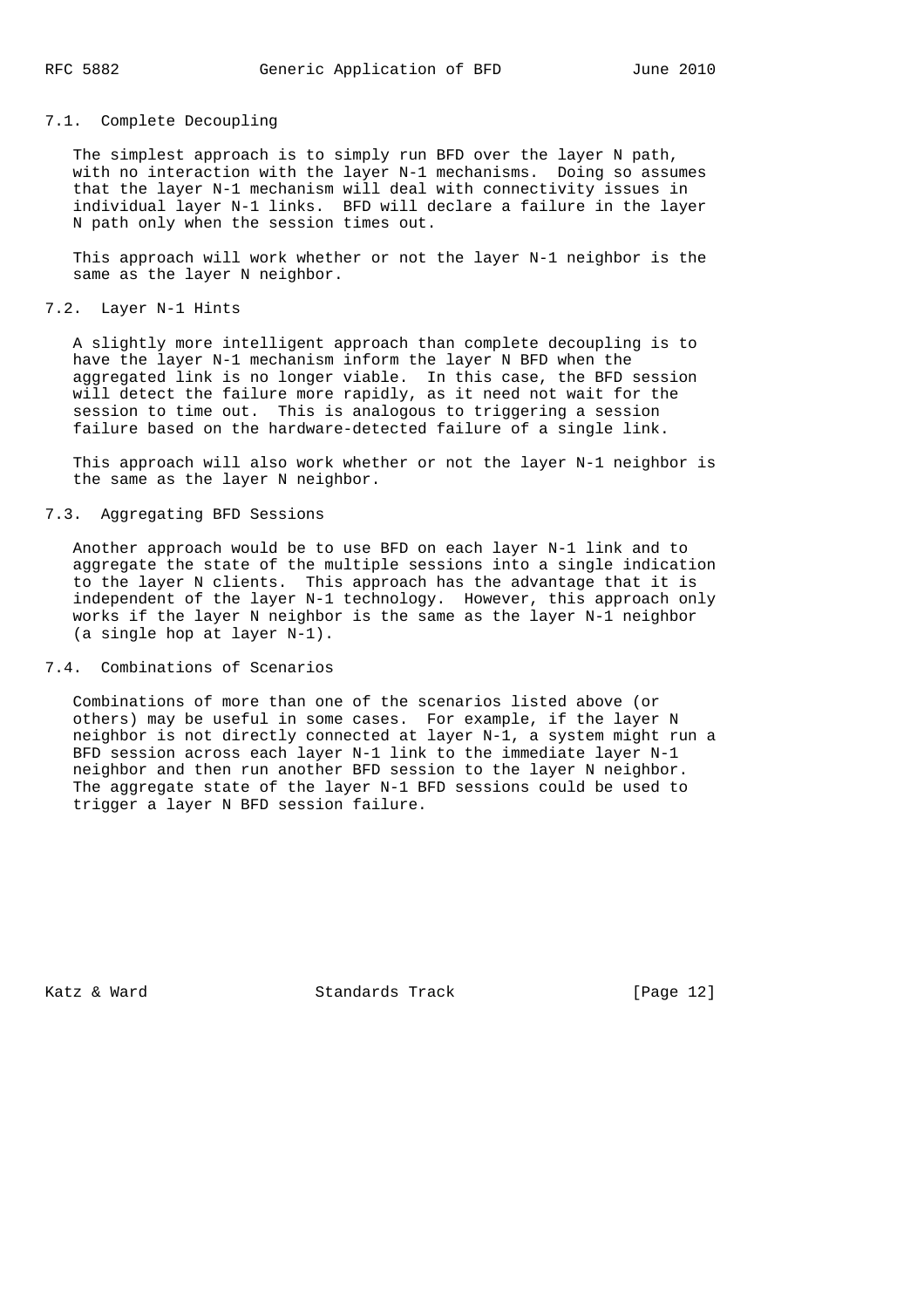#### 8. Other Application Issues

 BFD can provide liveness detection for functions related to Operations, Administration, and Maintenance (OAM) in tunneling and pseudowire protocols. Running BFD inside the tunnel is recommended, as it exercises more aspects of the path. One way to accommodate this is to address BFD packets based on the tunnel endpoints, assuming that they are numbered.

 If a planned outage is to take place on a path over which BFD is run, it is preferable to take down the BFD session by going into AdminDown state prior to the outage. The system asserting AdminDown SHOULD do so for at least one Detection Time in order to ensure that the remote system is aware of it.

 Similarly, if BFD is to be deconfigured from a system, it is desirable not to trigger any client application action. Simply ceasing the transmission of BFD Control packets will cause the remote system to detect a session failure. In order to avoid this, the system on which BFD is being deconfigured SHOULD put the session into AdminDown state and maintain this state for a Detection Time to ensure that the remote system is aware of it.

### 9. Interoperability Issues

 The BFD protocol itself is designed so that it will always interoperate at a basic level; asynchronous mode is mandatory and is always available, and other modes and functions are negotiated at run time. Since the service provided by BFD is identical regardless of the variants used, the particular choice of BFD options has no bearing on interoperability.

 The interaction between BFD and other protocols and control functions is very loosely coupled. The actions taken are based on existing mechanisms in those protocols and functions, so interoperability problems are very unlikely unless BFD is applied in contradictory ways (such as a BFD session failure causing one implementation to go down and another implementation to come up). In fact, BFD may be advising one system for a particular control function but not the other; the only impact of this would be potentially asymmetric control protocol failure detection.

### 10. Specific Protocol Interactions (Non-Normative)

 As noted above, there are no interoperability concerns regarding interactions between BFD and control protocols. However, there is enough concern and confusion in this area so that it is worthwhile to provide examples of interactions with specific protocols.

Katz & Ward **Standards Track** [Page 13]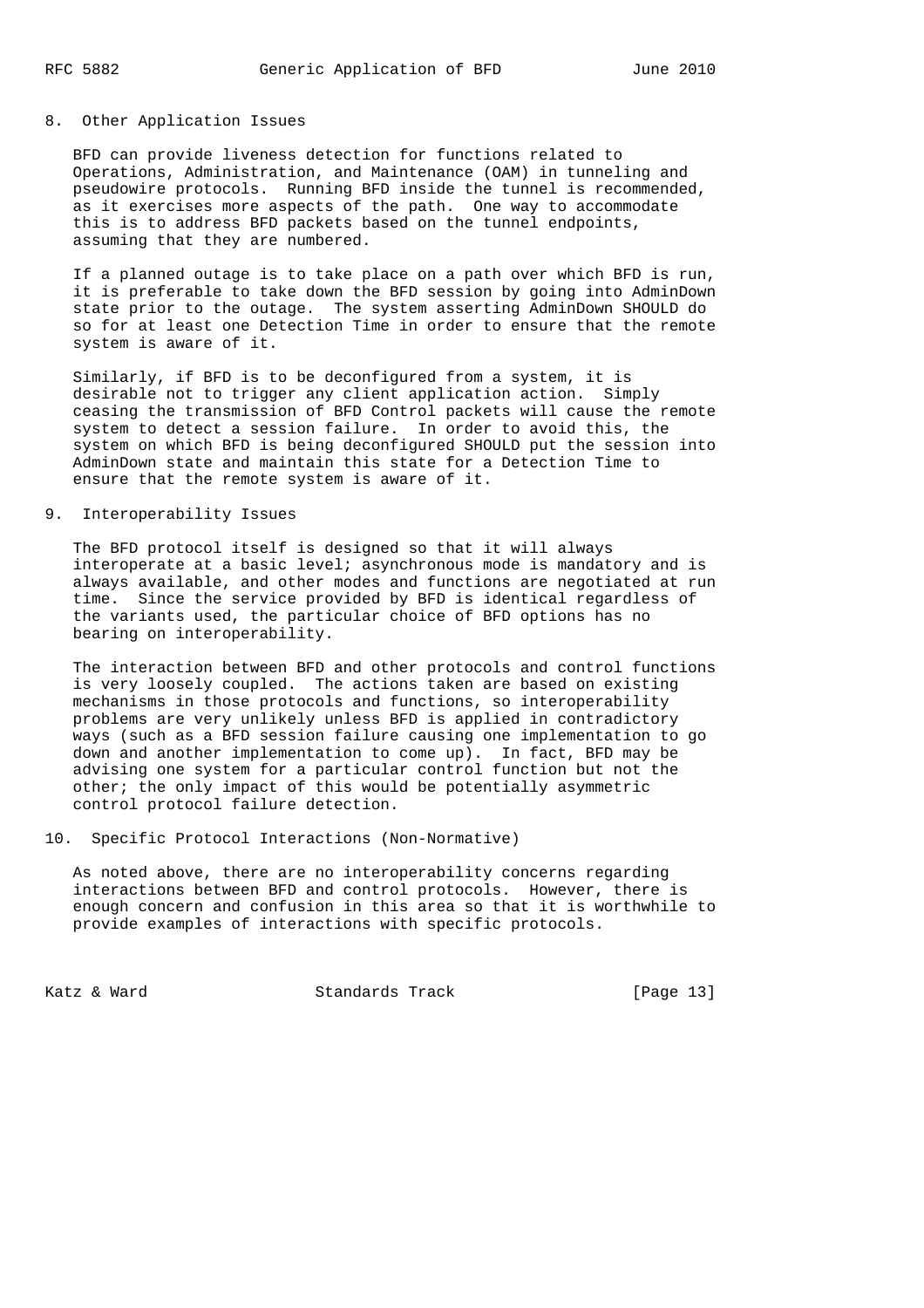Since the interactions do not affect interoperability, they are non normative.

10.1. BFD Interactions with OSPFv2, OSPFv3, and IS-IS

 The two versions of OSPF ([OSPFv2] and [OSPFv3]), as well as IS-IS [ISIS], all suffer from an architectural limitation, namely that their Hello protocols are limited in the granularity of their failure detection times. In particular, OSPF has a minimum detection time of two seconds, and IS-IS has a minimum detection time of one second.

 BFD may be used to achieve arbitrarily small detection times for these protocols by supplementing the Hello protocols used in each case.

10.1.1. Session Establishment

 The most obvious choice for triggering BFD session establishment with these protocols would be to use the discovery mechanism inherent in the Hello protocols in OSPF and IS-IS to bootstrap the establishment of the BFD session. Any BFD sessions established to support OSPF and IS-IS across a single IP hop must operate in accordance with [BFD-1HOP].

10.1.2. Reaction to BFD State Changes

 The basic mechanisms are covered in Section 3 above. At this time, OSPFv2 and OSPFv3 carry routing information for a single data protocol (IPv4 and IPv6, respectively) so when it is desired to signal a topology change after a BFD session failure, this should be done by tearing down the corresponding OSPF neighbor.

 IS-IS may be used to support only one data protocol, or multiple data protocols. [ISIS] specifies a common topology for multiple data protocols, but work is under way to support multiple topologies. If multiple topologies are used to support multiple data protocols (or multiple classes of service of the same data protocol), the topology specific path associated with a failing BFD session should no longer be advertised in IS-IS Label Switched Paths (LSPs) in order to signal a lack of connectivity. Otherwise, a failing BFD session should be signaled by simulating an IS-IS adjacency failure.

 OSPF has a planned restart signaling mechanism, whereas IS-IS does not. The appropriate mechanisms outlined in Section 3.3 should be used.

Katz & Ward Standards Track [Page 14]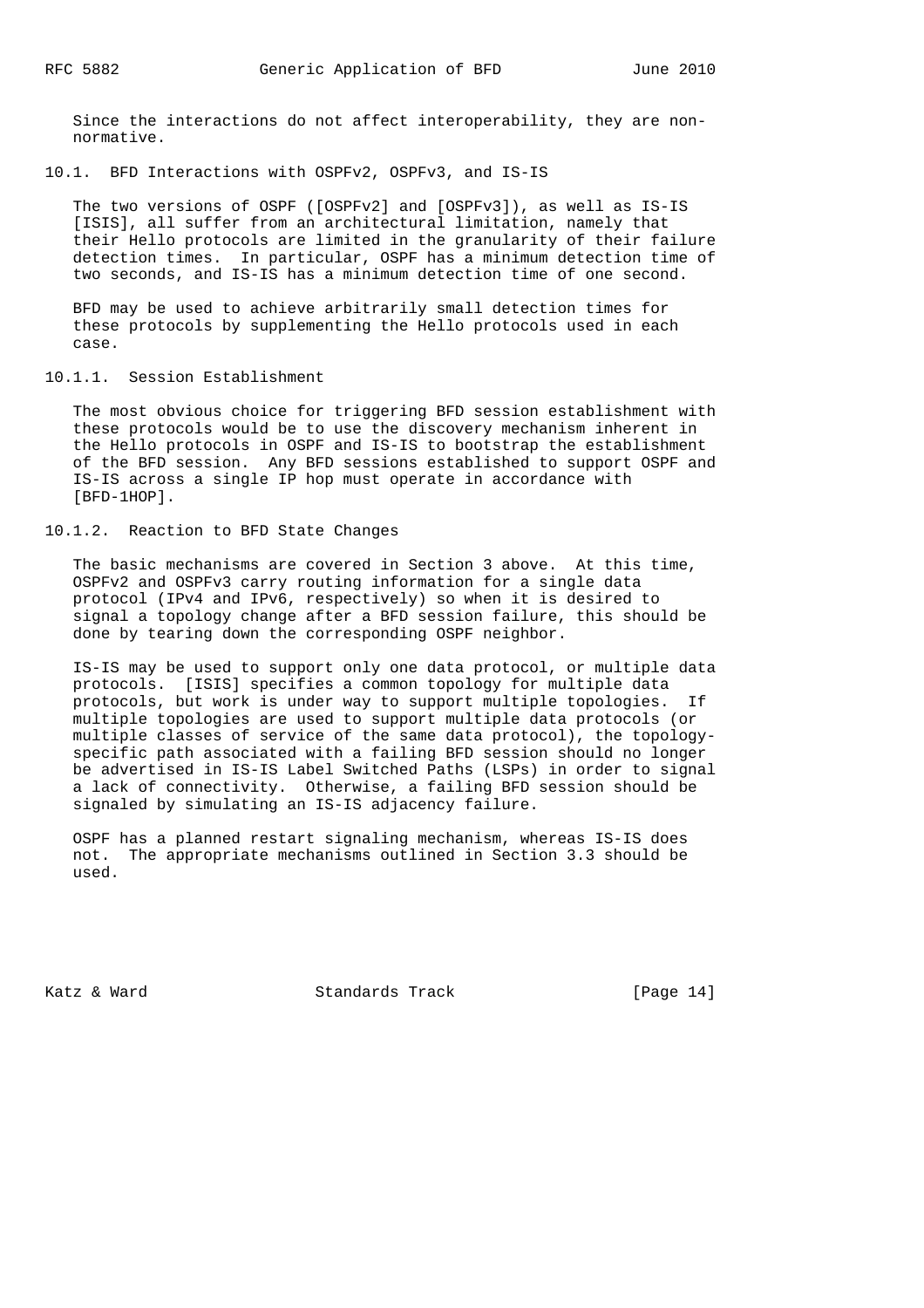### 10.1.3. OSPF Virtual Links

 If it is desired to use BFD for failure detection of OSPF Virtual Links, the mechanism described in [BFD-MULTI] MUST be used, since OSPF Virtual Links may traverse an arbitrary number of hops. BFD authentication SHOULD be used and is strongly encouraged.

### 10.2. Interactions with BGP

 BFD may be useful with External Border Gateway Protocol (EBGP) sessions [BGP] in order to more rapidly trigger topology changes in the face of path failure. As noted in Section 4.4, it is generally unwise for IBGP sessions to interact with BFD if the underlying IGP is already doing so.

 EBGP sessions being advised by BFD may establish either a one-hop [BFD-1HOP] or a multihop [BFD-MULTI] session, depending on whether or not the neighbor is immediately adjacent. The BFD session should be established to the BGP neighbor (as opposed to any other Next Hop advertised in BGP). BFD authentication SHOULD be used and is strongly encouraged.

 [BGP-GRACE] describes a Graceful Restart mechanism for BGP. If Graceful Restart is not taking place on an EBGP session, and the corresponding BFD session fails, the EBGP session should be torn down in accordance with Section 3.2. If Graceful Restart is taking place, the basic procedures in Section 4.3 apply. BGP Graceful Restart does not signal planned restarts, so Section 4.3.2.2 applies. If Graceful Restart is aborted due to the rules described in Section 4.3, the "receiving speaker" should act as if the "restart timer" expired (as described in [BGP-GRACE]).

### 10.3. Interactions with RIP

 The Routing Information Protocol (RIP) [RIP] is somewhat unique in that, at least as specified, neighbor adjacency state is not stored per se. Rather, installed routes contain a next hop address, which in most cases is the address of the advertising neighbor (but may not be).

 In the case of RIP, when the BFD session associated with a neighbor fails, an expiration of the "timeout" timer for each route installed from the neighbor (for which the neighbor is the next hop) should be simulated.

 Note that if a BFD session fails, and a route is received from that neighbor with a next hop address that is not the address of the neighbor itself, the route will linger until it naturally times out

Katz & Ward Standards Track [Page 15]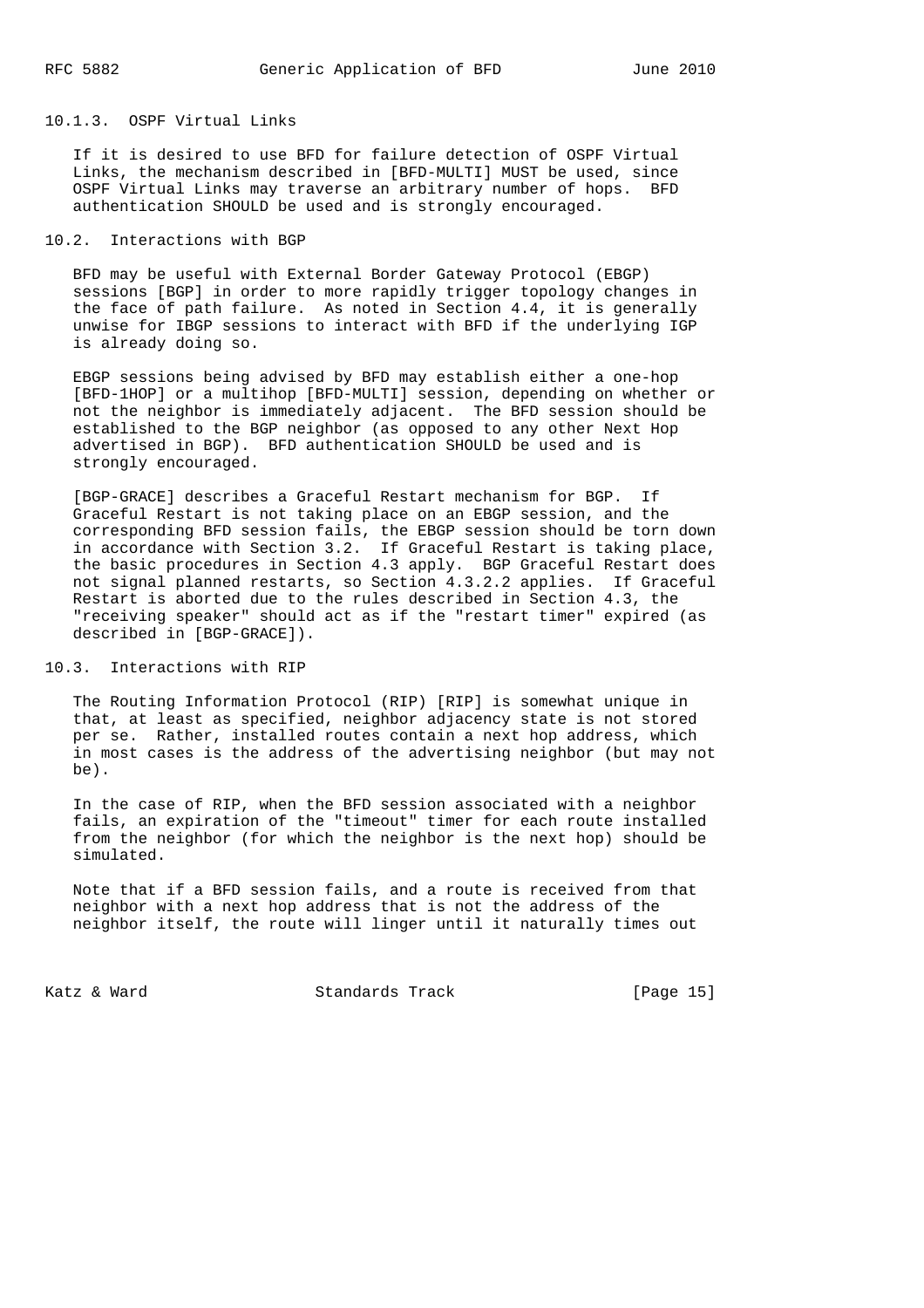(after 180 seconds). However, if an implementation keeps track of all of the routes received from each neighbor, all of the routes from the neighbor corresponding to the failed BFD session should be timed out, regardless of the next hop specified therein, and thereby avoiding the lingering route problem.

### 11. Security Considerations

 This specification does not raise any additional security issues beyond those of the specifications referred to in the list of normative references.

#### 12. References

- 12.1. Normative References
	- [BFD] Katz, D. and D. Ward, "Bidirectional Forwarding Detection", RFC 5880, June 2010.
	- [BFD-1HOP] Katz, D. and D. Ward,"Bidirectional Forwarding Detection (BFD) for IPv4 and IPv6 (Single Hop)", RFC 5881, June 2010.
	- [BFD-MPLS] Aggarwal, R., Kompella, K., Nadeau, T., and G. Swallow, "Bidirectional Forwarding Detection (BFD) for MPLS Label Switched Paths (LSPs)", RFC 5884, June 2010.
	- [BFD-MULTI] Katz, D. and D. Ward, "Bidirectional Forwarding Detection (BFD) for Multihop Paths", RFC 5883, June 2010.
	- [KEYWORDS] Bradner, S., "Key words for use in RFCs to Indicate Requirement Levels", BCP 14, RFC 2119, March 1997.

12.2. Informative References

- [BGP] Rekhter, Y., Ed., Li, T., Ed., and S. Hares, Ed., "A Border Gateway Protocol 4 (BGP-4)", RFC 4271, January 2006.
- [BGP-GRACE] Sangli, S., Chen, E., Fernando, R., Scudder, J., and Y. Rekhter, "Graceful Restart Mechanism for BGP", RFC 4724, January 2007.
- [DIFFSERV] Nichols, K., Blake, S., Baker, F., and D. Black, "Definition of the Differentiated Services Field (DS Field) in the IPv4 and IPv6 Headers", RFC 2474, December 1998.

Katz & Ward Standards Track [Page 16]